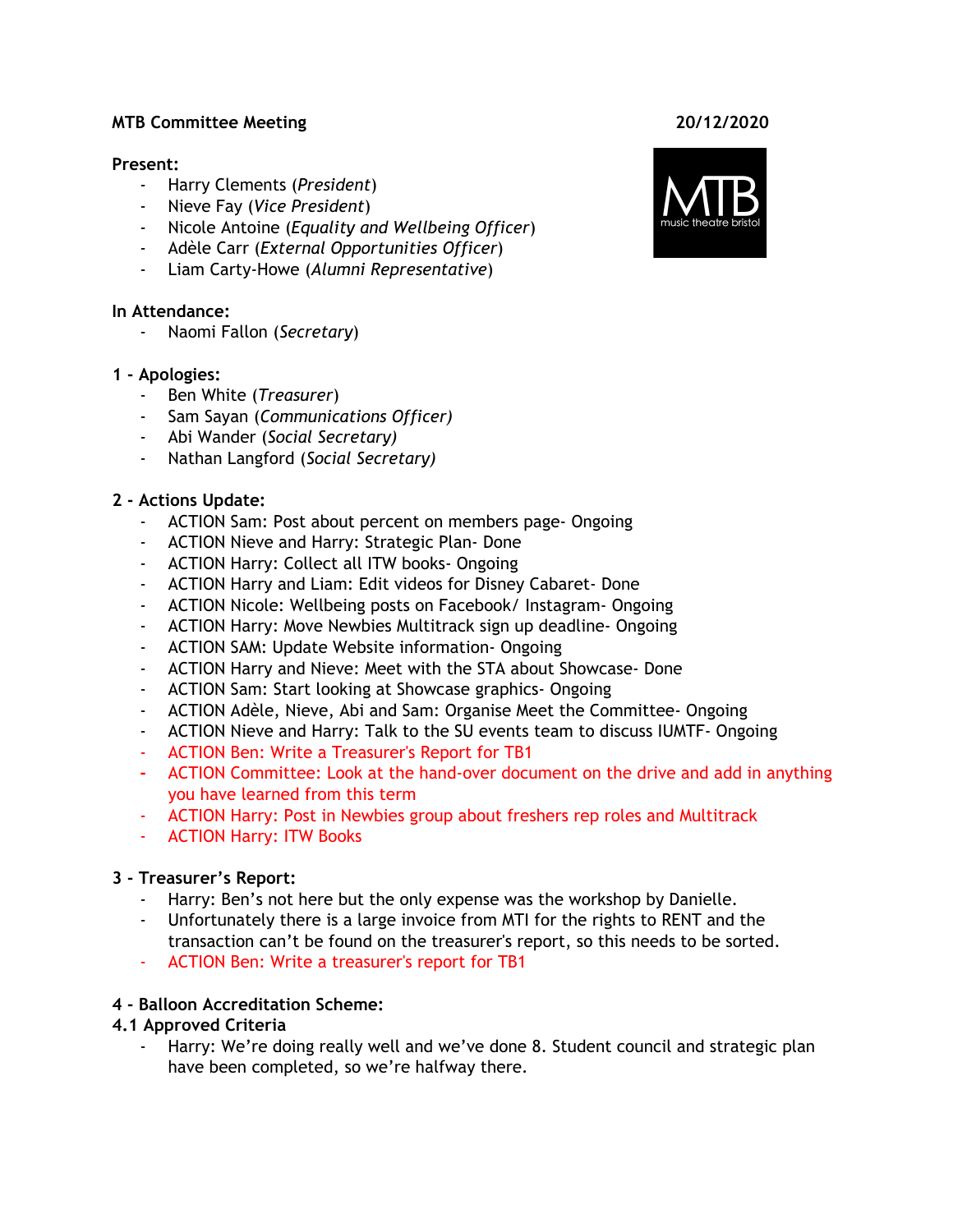#### **4.2 Internal Collaboration**

Harry: If things go ahead, the STA will count. If not, a joint singing workshop with a cappella would be a nice idea!

#### **4.3 External Collab**

- Harry: This is a tricky one. Last year a guy asked for some singers for a musical demo.
- Adèle is going to look out for any opportunities.
- Liam: The alumni cabaret could count, they are no longer in the society and are in the industry!

#### **4.4 Equality**

Harry: Ben wrote some kind of action plan for this last year, so Nicole can discuss with Ben what to write.

## **4.5 Environment**

- Some ideas are sustainable merch, use of less paper (perhaps programmes on an app).
- Liam: We had the freshers leaflet online?
- Harry: We can look into this and see what will count.

#### **4.6 Handover**

- ACTION Committee: Look at the hand over document on the drive and add in anything you have learned from this term

## **4.7 Banner**

- Harry: The SU don't have the money for the banner, so we will get it soon!

## **5 - Workshops Update:**

#### **5.1 Danielle Cato Debrief**

- Adèle: We had the dance workshop and she was a fab teacher who is happy to work with us again!
- Adèle: Turn out was really bad and obviously people had work and were travelling, but this term the turn out has never been great.
- Nieve: The workshop turnout is always difficult.
- Liam: I think we need to push it more on social media, post stories in the daily run up and more frequent facebook posts, because it's easy to forget.
- Nieve: Need to post on every page and on instagram!
- Adèle: If people could encourage their families and message people individually telling them that we're offering free workshops that are really fun and useful. We need to build the hype up for them again.
- Harry: It's another experience of learning something new then and there, but also lots of fun!
- Nieve: The next workshop will be around showcase auditions, so we can tell people how useful the workshop is for developing those skills.

# **5.2 Future Workshops**

Adèle: Need to find the best date for an acting through song workshop with jack and then also there will be a skills based dance workshop to prepare people for auditions. The plan is to hold these before Showcase auditions, but without clashing with exams.

# **5.3 Give It A Go 2!**

- Liam: The singing workshop could be a good idea!
- Harry: If we go back and bristol is in tier 2 it is possible that we can have it in person and it is likely that we will be in a similar situation as when we first came back.
- Nieve: A workshop on how to warm up your voice could be nice, if someone gave us some exercises to learn.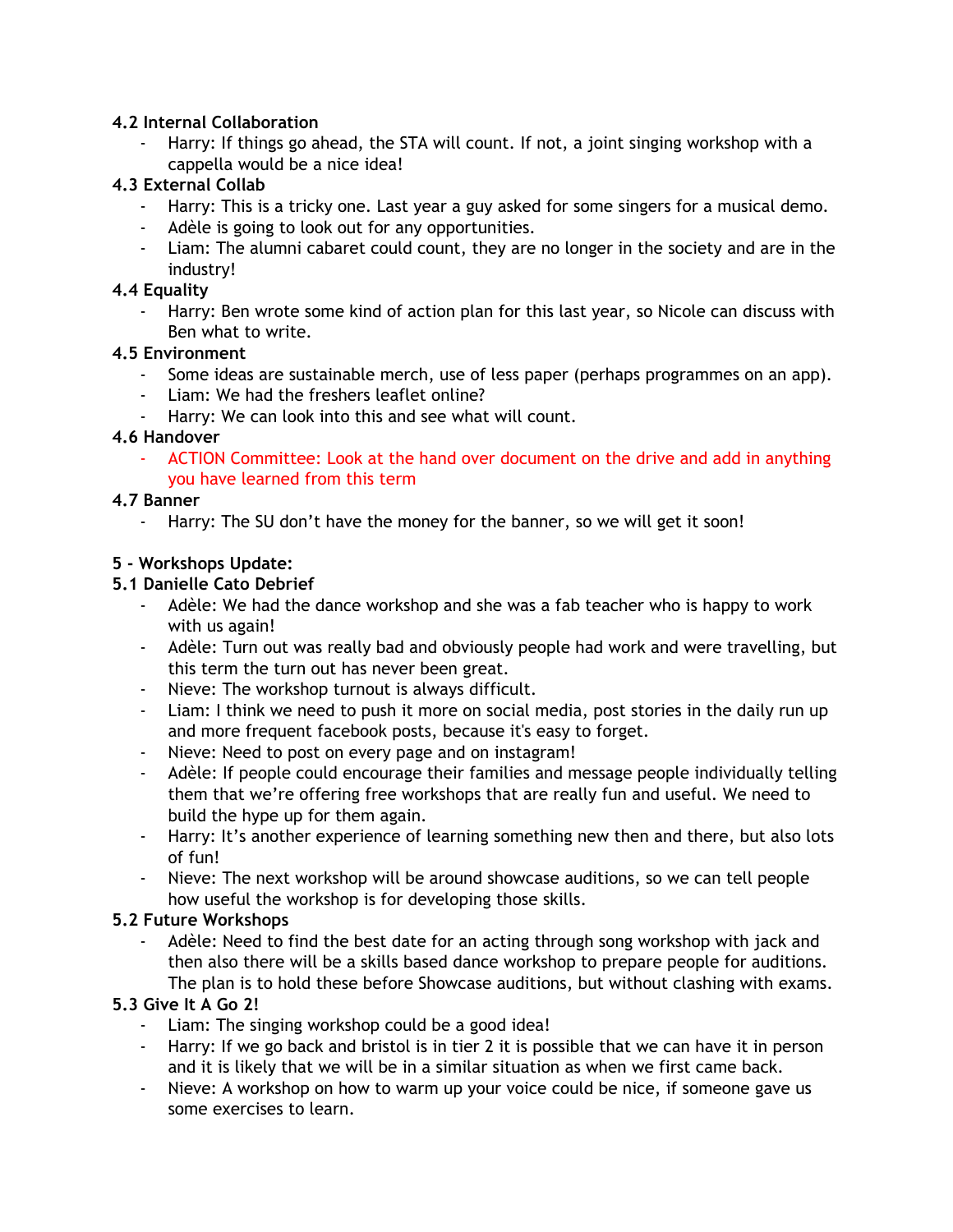#### **6 - Alumni Update:**

## **6.1 Curtain Call**

- Liam: Got videos of 4 acts, but still waiting on 2 more and can then put it out before the new year!
- Liam: The idea is to get a different committee member to introduce each person.
- No date yet, as depends when videos come in, but hopefully before the new year.
- Nieve: New Year's Eve could be good!

# **7 - Socials Update:**

## **7.1 Upcoming Online Socials**

- Abi and Nathan are not here, but there is an online family quiz on 23rd December, which will count for the Balloon Scheme.
- Harry: I feel that we needed more socials in lockdown, but hopefully there will be more socials in the next few weeks.
- Nieve: There has also been a lack of turn out, so it is difficult to put on a lot of socials. Would love to have the arts and crafts social though!!

## **8 - Society Diversity:**

- Nicole: I had a meeting with the head of the charity 'Make a Smile' and we can potentially run a workshop with them. We would learn a song and they could send costumes to us to raise money for BRI.
- Nicole will meet with Adèle to discuss further.
- Liam: Project:Talk are keen to get MTB involved and repost a multitrack to show that societies are great to be involved in!
- Harry: I can send them the Chritsmas one when that is out!

#### **9 - Online Performances:**

#### **9.1 Merrily We Scroll Along**

Harry: Last episode has been released and there has been lots of great feedback! Hopefully people will take this idea on board for future years as an extra project.

#### **9.2 Christmas Charity Performance**

- We are raising money for Travelling light Theatre Company this Christmas
- Watch the performance here ... Merry Christmas Everyone (Charity [Performance\)](https://www.youtube.com/watch?v=RVLC_W2zmd4)
- And donate here!! <https://gofund.me/1f697916>

#### **9.3 Newbies Multitrack**

- Harry: This will be in the new year.
- ACTION Harry: Post in Newbies group about freshers rep roles and Multitrack

#### **10 - Website:**

Website needs to be updated. Nieve has the wix password so is going to have a look into it.

#### **11 - Showcase V Update:**

#### **11.1 STA Meeting**

Harry and Nieve met with the STA, they are in the same boat as us, they are unsure as to whether Showcase can have a live audience, but the main thing was that the band pit is out of use.